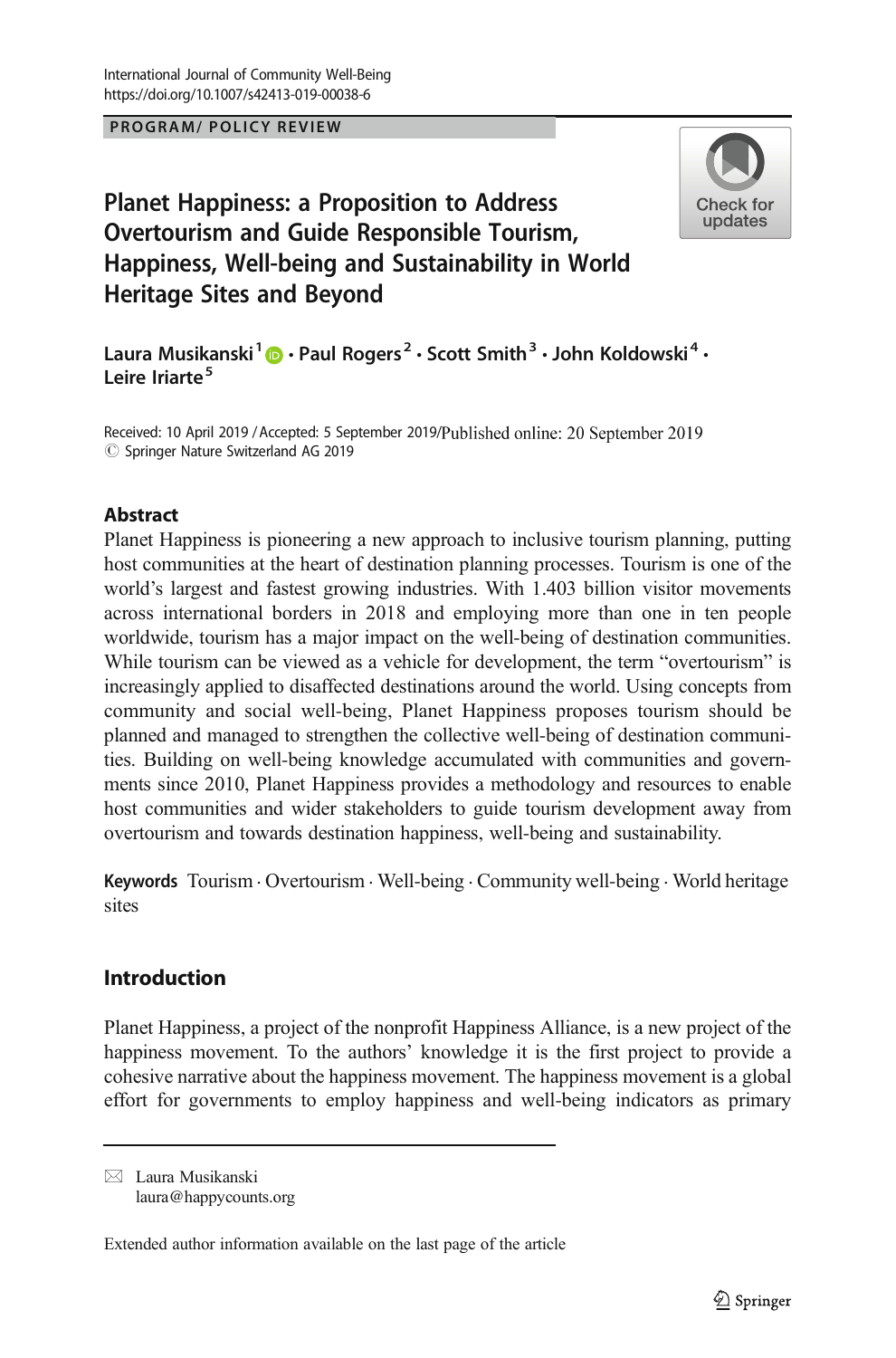metrics to guide policy in lieu of, or in addition to, economic measurements, in particular gross domestic product (Stiglitz et al. [2009;](#page-11-0) O'Donnell et al. [2014](#page-11-0); Whitby et al. [2014\)](#page-12-0). One of the goals of the happiness movement- also called Beyond GDP (Whitby et al. [2014](#page-12-0)), will be realized when happiness and well-being become the ultimate goals and metrics for success for economies, societies, governments, communities and individuals at both the global and local level.

There is ample evidence that happiness can be measured (Ura et al. [2012](#page-12-0); Helliwell et al. [2012;](#page-11-0) Organization for Economic Cooperation and Development [OECD] [2013\)](#page-11-0). Much work is being undertaken by the happiness movement in a spectrum of areas, including: (i) activities to raise awareness among policy-makers and the public including international conferences and forums such as the 2012 United Nations (UN) High Level Meeting on Happiness and Well-being: Defining a New Economic Paradigm; (ii) six OECD World Forums on happiness and well-being statistics, knowledge and policy; (iii) the Global Dialogue on Happiness forums convened at the World Government Summits in Dubai; and, (iv) the issuance of annual reports such as the World Happiness Report (Helliwell et al. [2019](#page-11-0)) and Global Happiness and Well-being Policy Report (Global Happiness Council [2019\)](#page-11-0). Beyond these examples, activities to develop and employ happiness metrics include Bhutan's Gross National Happiness Index, the OECD Better Life Index, and the United Kingdom's National Measures of Well-being, as well as a growing number of local efforts, such as Happy Wuppertal (Haake and Ludwigs [2019](#page-11-0)). However, while a few governments are finding ways to use happiness data (Global Happiness Council [2019\)](#page-11-0), such as Indonesia's use of happiness indicators and goals as part of national Sustainable Development Goal efforts (Brodjonegoro [2018\)](#page-10-0), and New Zealand's use of well-being data and goals for national budgeting (Burton [2019](#page-11-0)), most have yet to apply happiness domains and determine the usefulness of happiness indicators and data for public policy. Further, while the community of academics, policy-makers and community organizers in the happiness movement is vibrant, it can be said it is a movement unknown to the great majority of the world's population. Hence there is a need for a narrative and demonstrable evidence of how happiness data can be used by policy-makers as well as local and regional governments (O'Donnell [2016](#page-11-0)).

## A Cohesive Narrative

Planet Happiness provides a cohesive narrative for the happiness movement on various levels. In terms of geographical sites, Planet Happiness focuses upon World Heritage sites. For subject matter and measurement, it (i) centres upon host community wellbeing, inclusive tourism planning and overtourism, and (ii) employs a communitybased approach to measuring happiness using a survey tool called the Happiness Index. Planet Happiness considers host community happiness and well-being as foundational to addressing issues of economic, social and environmental sustainability for World Heritage sites. This approach aligns with best practice approaches to tourism destination planning, that advocate (i) wide and inclusive consultation with destination communities (World Tourism Organization [2016\)](#page-12-0), (ii) the resolution of issues of overtourism through consultation with host communities (TTR Weekly [2018\)](#page-12-0); and,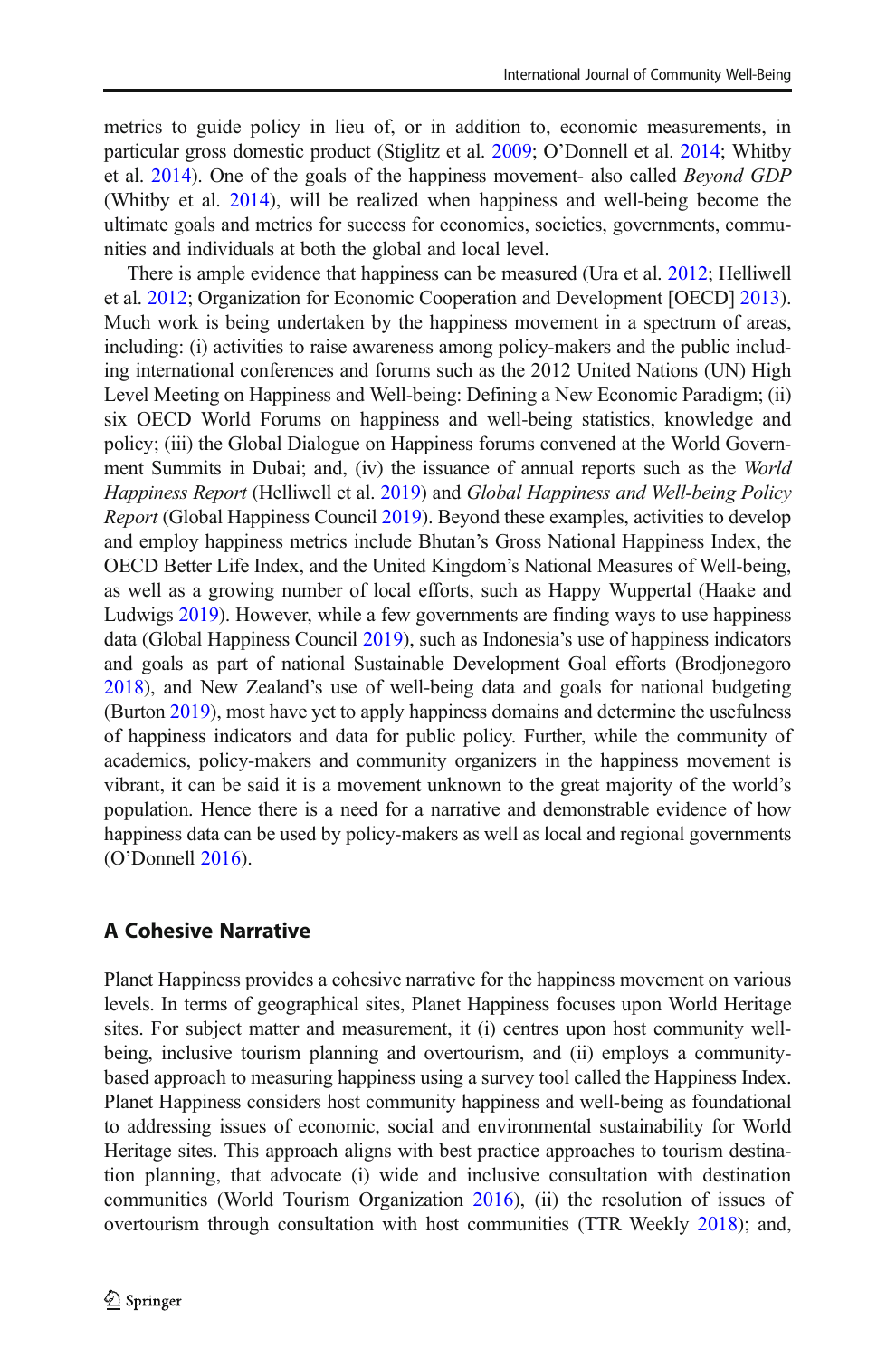(iii) tourism development to maximise benefits to destination communities (Global Sustainable Tourism Council [GSTC] [2013](#page-11-0)).

World Heritage sites are cultural and natural sites designated by the United Nations Educational Scientific and Cultural Organisation (UNESCO) and protected by their national governments due to their "outstanding universal value…(and vulnerability to)… decay…[and] changing social and economic (circumstances)" (UNESCO [1972,](#page-12-0) p. 1). There are currently 1121 World Heritage sites worldwide, of which 869 are cultural, 213 are natural and 39 are a combination of the two, while 53 sites have been placed on the endangered list (World Heritage Convention [WHC] and UNESCO [2019b\)](#page-12-0). Planet Happiness aims to enable governments and communities living or working in and immediately around World Heritage sites (host communities) to gather happiness data and use it to improve host community well-being in an iterative manner.

Overtourism can be defined as "destinations where hosts or guests, locals or visitors, feel there are too many visitors and that the quality of life in the area or the quality of the experience has deteriorated unacceptably" (Goodwin [2017,](#page-11-0) p. 1). Research has shown that tourism-related impacts on World Heritage sites and host communities span the areas of community, culture, the economy, environment, government, society and workplace (Alexis [2017](#page-10-0); Gullino et al. [2015](#page-11-0); Landorf [2009;](#page-11-0) Martin et al. [2018](#page-11-0); Milano et al. [2018](#page-11-0); Roney and Östin [2007;](#page-11-0) WHC and UNESCO [2019a\)](#page-12-0). In areas where there is overtourism, the impacts on host communities include "overcrowding…and permanent changes to [host community] lifestyles, access to amenities and general well-being" (Milano et al. [2018,](#page-11-0) p.2). The areas impacted by tourism, and thus overtourism, as identified by researchers are measured by the Happiness Index whereby these areas are among others, termed domains of happiness (Musikanski et al. [2017](#page-11-0)).

Alexis ([2017\)](#page-10-0), Goodwin ([2017](#page-11-0)), and Martin et al. ([2018\)](#page-11-0) point to communitybased approaches as a means to solve problems of overtourism. Sung and Phillips [\(2018\)](#page-11-0) found community indicators that "embrace a wide range of economic, social, environmental (and) cultural dimensions" (p. 64) ... "paint a picture of a current direction of a community" (p. 68) that can (i) aid "a community's understanding of how far it is from achieving its chosen goals" (p. 73) and, (ii) "provide relevant information for governing a community and making decisions informed by data" (p. 73). Planet Happiness advocates a community-based approach to measuring community well-being to help manage tourism development and issues related to overtourism that impact host communities in World Heritage sites. As shown in Table [1](#page-3-0), thus far, partners representing 12 World Heritage sites have joined Planet Happiness.

Dialogue is underway with many other sites and collaborators across Asia and Europe are poised to join the project. Site partners have begun training steps with Planet Happiness, with plans being formulated to implement next stages. Partnership agreements have also been signed with the Pacific Asia Travel Association (PATA) and the Global Sustainable Tourism Council (GSTC). As Planet Happiness expands, iterative harvesting of happiness data by project partners in World Heritage sites, the use of this data by host communities and destination management organisations to improve host community well-being, together with wider media strategies to promote the project, each contribute towards a cohesive narrative for the happiness movement.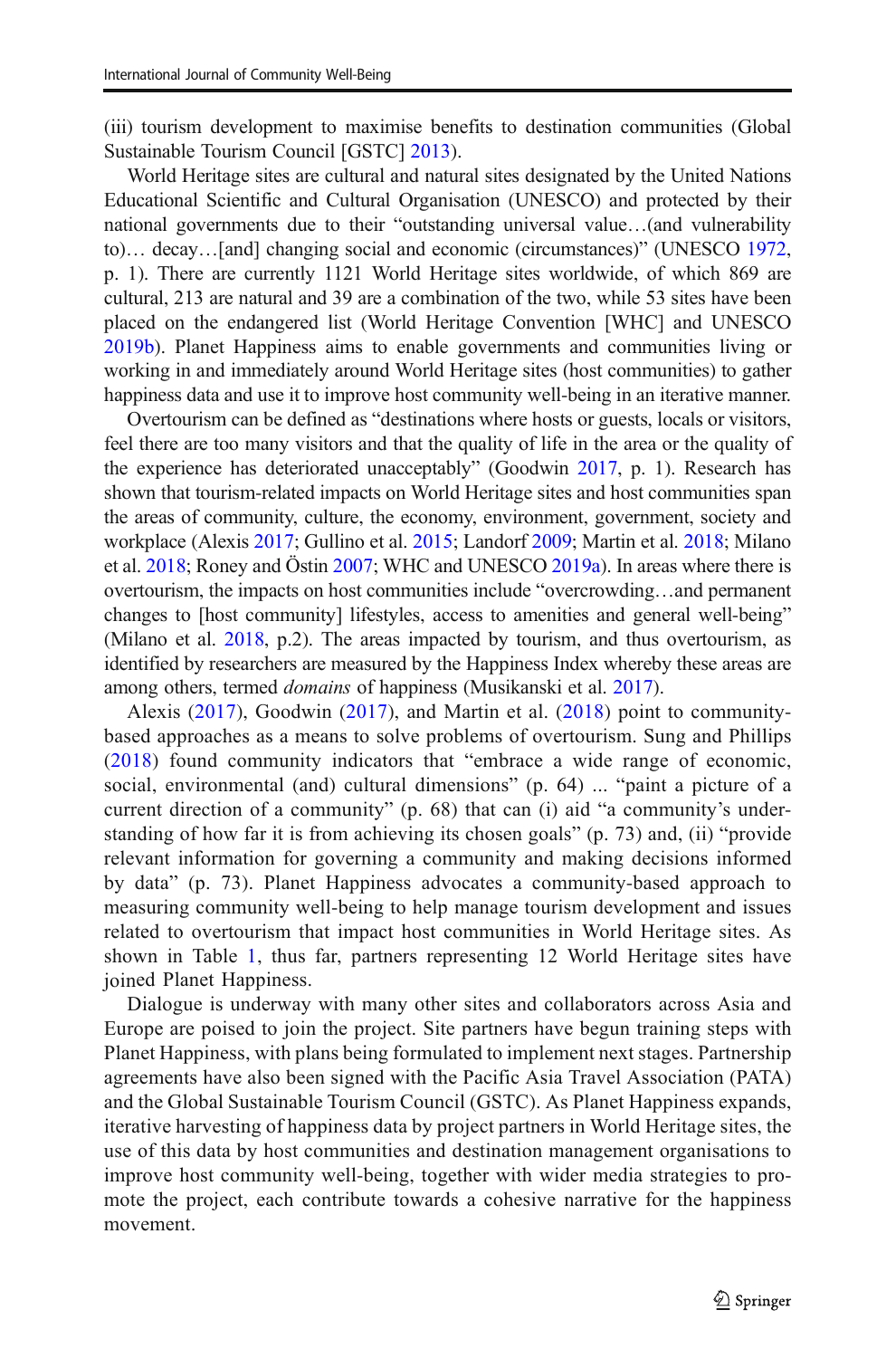|    | Country    | World Heritage Site         | Local Partner                                                                                 |  |
|----|------------|-----------------------------|-----------------------------------------------------------------------------------------------|--|
| 1  | Indonesia  | Cultural Landscapes of Bali | Bali Tourism Institute                                                                        |  |
| 2  |            | Borobudur                   |                                                                                               |  |
| 3  |            | Komodo National Park        |                                                                                               |  |
| 4  | Turkey     | Cappadocia                  | Bogazici University                                                                           |  |
| 5  |            | Cultural sites of Istanbul  |                                                                                               |  |
| 6  | Vietnam    | Hôi An                      | Danang Architect University                                                                   |  |
| 7  | Mozambique | Ilha Mozambique             | Lurio University                                                                              |  |
| 8  | UK         | Ironbridge                  | Ironbridge Gorge Museum Trust                                                                 |  |
| 9  | Lao PDR    | Luang Prabang               | Luang Prabang Tourism Office & Hotel Association                                              |  |
| 10 | Nepal      | Mt. Everest National Park   | Himalayan Trust                                                                               |  |
| 11 | Thailand   | Sukhothai                   | Thai National Government's Designated Areas for<br>Sustainable Tourism Administration (DASTA) |  |
| 12 |            | Ayutthaya                   |                                                                                               |  |

<span id="page-3-0"></span>Table 1 World heritage sites that have joined planet happiness as of July 2019

## Methodological Approach

The Planet Happiness methodology is designed to answer four questions:

- 1. How happy are host communities in World Heritage Sites?
- 2. How can host communities in World Heritage Sites use data about their own happiness to safeguard their well-being and the sustainability of their heritage sites?
- 3. How can stakeholder efforts to promote responsible tourism and preserve World Heritage sites increase the happiness of host communities?
- 4. What can visitors to World Heritage Sites do to strengthen the happiness of host communities?

The questions were developed to gather evidence for the happiness movement while contributing towards well-being and sustainability at World Heritage sites through a community-driven process. These four questions are grounded in a multidimensional definition of happiness that includes an individual and community's level of well-being as measured by the Happiness Index.

## The Happiness Index

Planet Happiness uses the Happiness Index to gather data. The Happiness Index is a scientifically valid measure of happiness and well-being (Musikanski et al. [2017\)](#page-11-0) that gathers data for the domains of (1) community, (2) culture, (3) economy-standard of living, (4) environment, (5) government, (6) health, (7) learning, arts & culture, (8) psychological well-being, (9) subjective well-being and affect, (10) time balance, and (11) work. The current round (round four) has a total of 50 questions across the 11 domains and 11 demographic questions. A tourism section comprising eight questions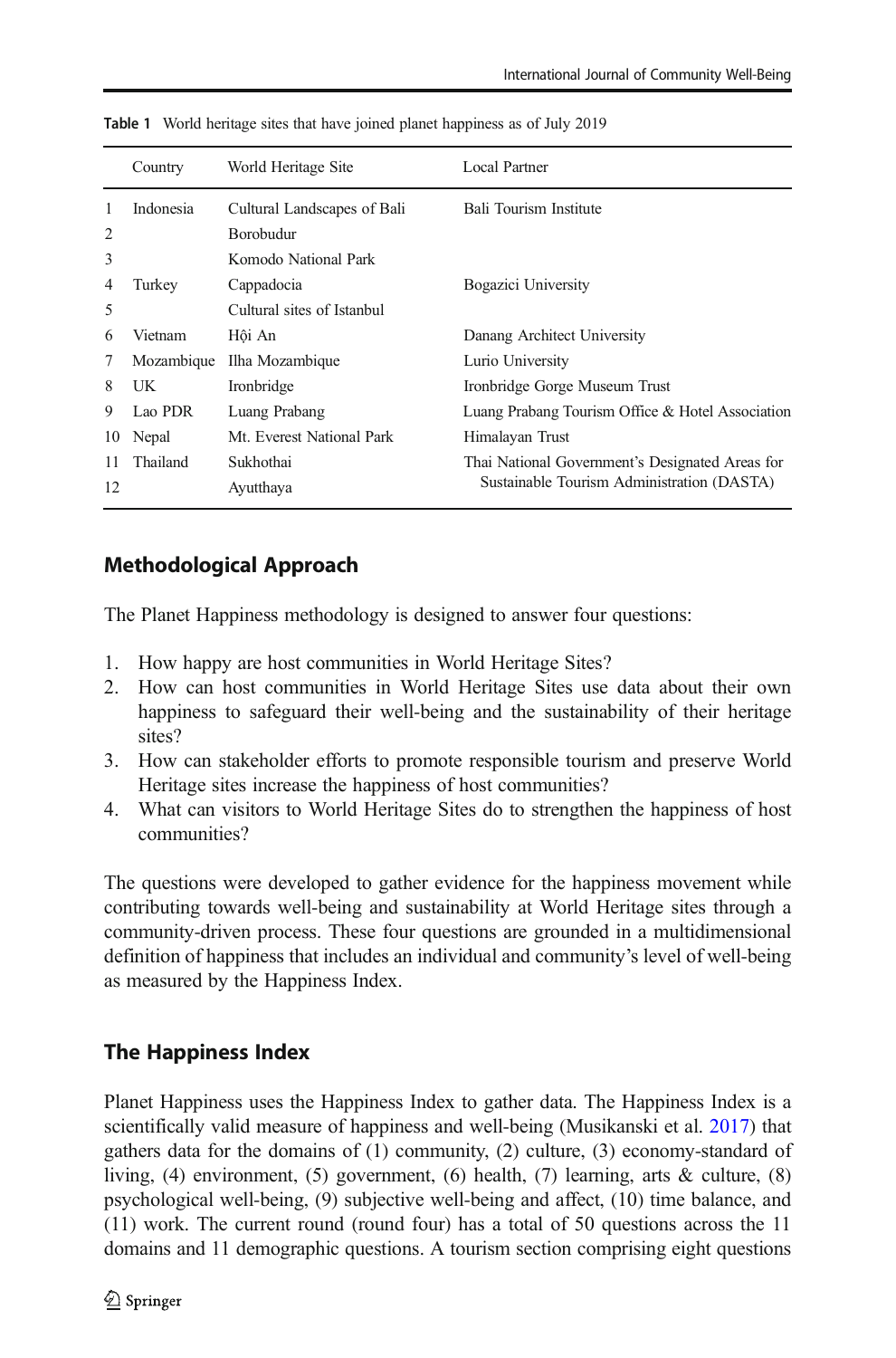has been added for the purposes of Planet Happiness. The tourism section allows for additional data to be collected, analyzed and used to understand host community wellbeing and identify interventions to address issues of overtourism. The questions for the tourism section were formulated from reviews of (i) the United Nations ([2018](#page-12-0)) Sustainable Development Goals which embrace goals and indicators for job creation, promotion of local culture and products, and sustainable use of natural resources, and (ii) GSTC criteria for communities which note tourism should provide "local career opportunities....support for community…[support for] local entrepreneurs and fair trade" (GSTC [2013,](#page-11-0) p. 10). As a final step, questions were vetted by researchers and practitioners from universities and tourism agencies partnered with Planet Happiness.

The first question in the tourism section is an eleven-point satisfaction question: How satisfied are you with the state of tourism in your site? The second question gathers data for opinions about tourism visitor rates. The question and possible answers are: Overall, the number of tourists to my site should: Increase, Stay the same, Decrease, or I do not have an opinion.

There are five questions for which the response is a five-point Likert agreement scale. The questions begin with the explanation: *The questions in this section are about* locations where there are tourists and tourism activity where you live or work. The subsequent questions are: To what extent do you agree with the following statements?

- Tourism creates jobs for local people at my site.
- & Tourism promotes local entrepreneurship at my site.
- & Tourism promotes the local culture at my site.
- Tourism promotes production of local products at my site.
- There are policies, strategies and programs that promote the sustainable use of natural resources for tourism at my site.

There is a final question to gather general information, answered with a large field box: Would you like to make any comments about tourism in your site? Data gathered through these questions forms part of the Planet Happiness ten step approach.

#### The Planet Happiness Ten Step Approach

To answer the four questions, a ten step process is undertaken. This process is based on experiences accumulated by the Happiness Alliance since 2010 working with community organizers, elected and appointed governmental policy officials from city, state and national governments, academics, students, businesses and nonprofits. Planet Happiness is a project of the Happiness Alliance, a federally recognized nonprofit entity in the U.S. In 2010, the Happiness Alliance began as a project of Sustainable Seattle, an organization reputed to be the first nonprofit to develop regional sustainability indicators based on a community-driven approach and known for inspiring the onset of similar projects globally (Holden [2006](#page-11-0)). The process for Planet Happiness is based on a program developed by the Happiness Alliance derived from an analysis by Holden [\(2006\)](#page-11-0) of Sustainable Seattle's successes and challenges from the early days of that organization. As depicted in Fig. [1](#page-5-0) and described below, a ten step approach is designed to evolve a sustainable, positively impactful, and iterative project for happiness and well-being at each site.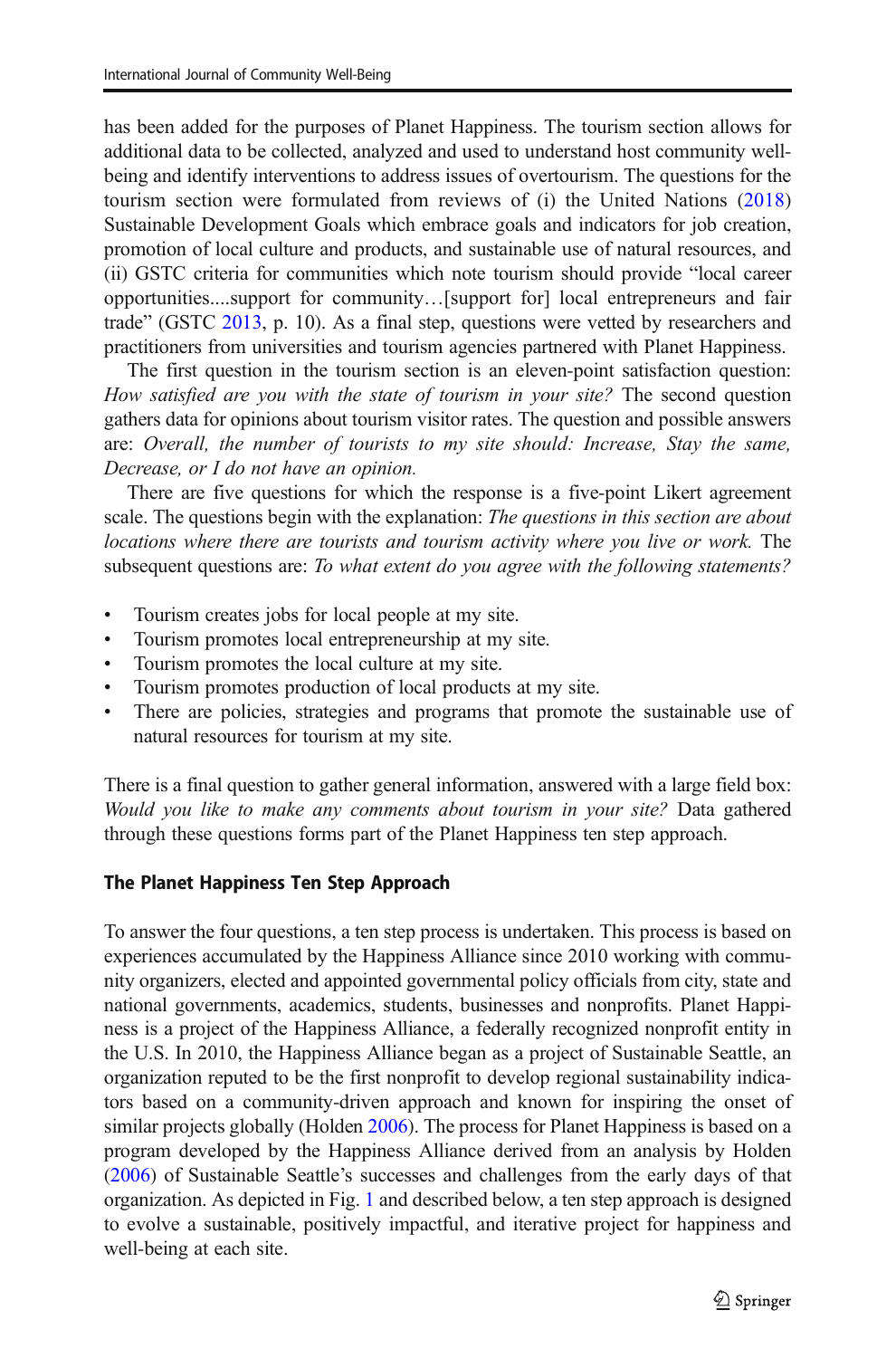<span id="page-5-0"></span>

Fig. 1 Planet happiness ten step approach

## Step One: Convening Project Stakeholders, Establishing a Site Focal Point Person and Preliminary Project Planning

Step one convenes stakeholders to lead the site's Planet Happiness project, establish a site focal point and form a preliminary project plan A focal point is a contact person who also manages or contributes to the management of site activities. In this phase, stakeholders who want to actively engage with the project are brought together. Stakeholder roles may be limited or general, such as academic researchers interested in gathering and analyzing data, hospitality companies interested in engaging with local communities or governmental agencies interested in a new means for fulfilling their functions.

Once stakeholders have been convened, a focal point is appointed. Focal points are liaisons with Planet Happiness and may be project managers. They coordinate efforts among the stakeholders at a site and steward the project towards the aims of preserving, restoring or improving host community well-being and responsible tourism as well as the preservation of World Heritage Sites. Focal points may be individuals or organizations and represent different sectors. They may be destination management organizations, such as tourism agencies, hospitality companies, or governmental bodies, or researchers, universities or academic centers for tourism studies. The focal point works with stakeholders and Planet Happiness to prepare preliminary project plans and is responsible for adapting, evolving and fulfilling the plans. The preliminary plans should be based on steps two through ten.

#### Step Two: Memorandum of Understanding

In the second step, a memorandum of understanding (MOU) is signed between the partner organisation and Planet Happiness, with the focal point signing or facilitating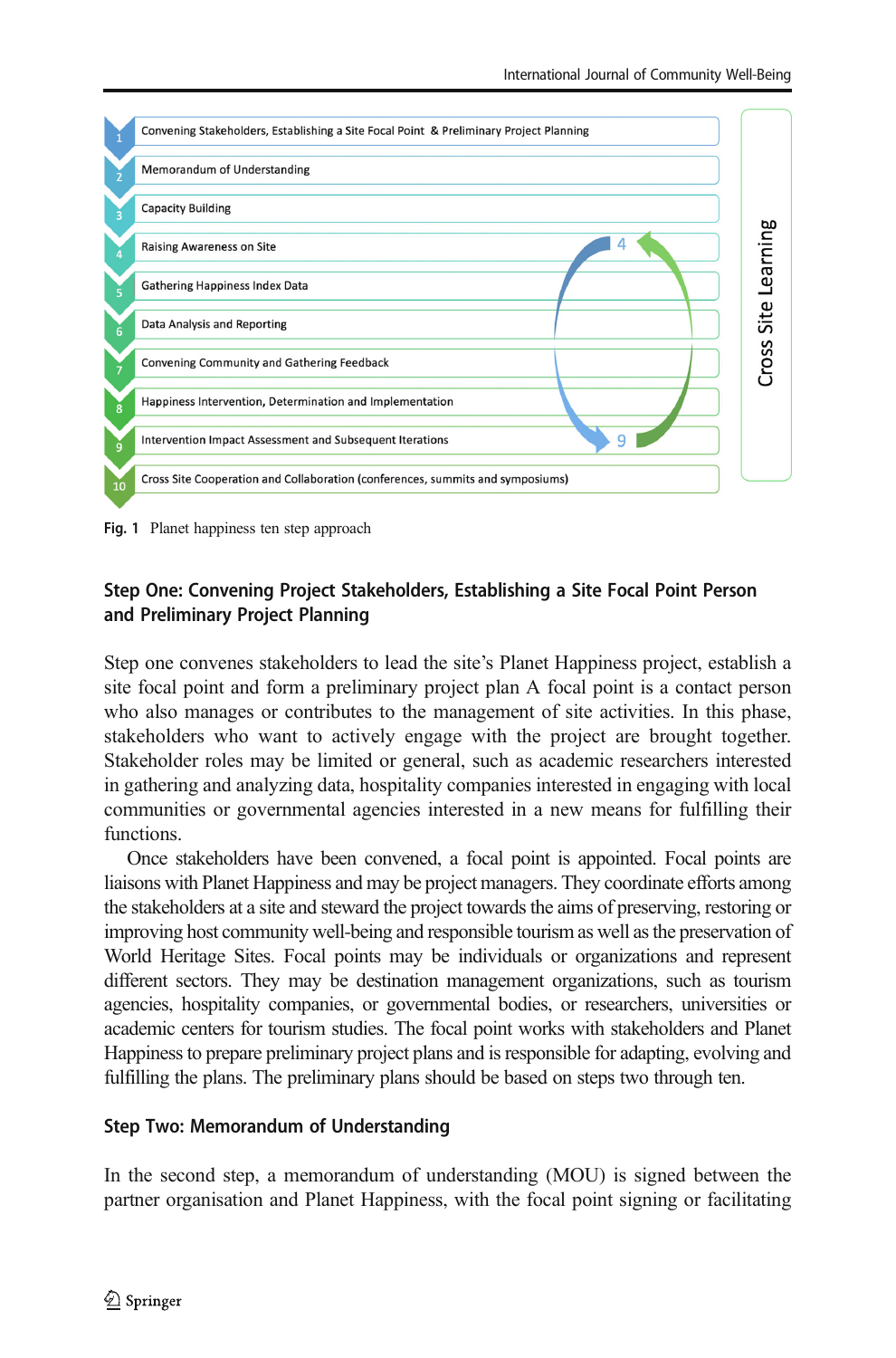the signing of the MOU on behalf of the partner organisation. The terms of the MOU include ensuring adequate capacity (which may entail undergoing training by Planet Happiness), using the Happiness Index to gather data, gather data for a goal of 200 host community members, access aggregate data gathered by the Happiness Index for comparisons to the host communities, reporting of findings, convening host communities to develop interventions based on their happiness data, and gathering data for analysis of the impacts of the interventions. As part of this step, the focal point ensures a translation of the Happiness Index into the language(s) spoken by the host community by a certified translator or comparable professional. The focal point is issued a unique URL for the use of the Happiness Index in the host community language. This step often entails public ceremonies and engagement with the press. Planet Happiness works with focal points to draft press releases for MOU signings, as was the case with DASTA in Thailand when a press release was issued as part of the MOU signing ceremony (Fig. [2](#page-7-0)) (The Nation [2019\)](#page-12-0).

## Step Three: Capacity Building

In step three, project stakeholders gather knowledge and develop the capacity to collect and use happiness data through a community-based approach. Stakeholders learn about the history and theoretical underpinnings of the happiness movement, the connection and relevance of positive psychology and its key findings to the happiness movement, models and means for measuring happiness (subjective and objective), subjective data gathering methods, data analysis methods, community engagement models, models for the development of interventions, and means for measuring and monitoring impacts of interventions. As different stakeholders have varying levels of knowledge about the happiness movement and varying degrees of resources, stakeholders are given tailored options for this step. Stakeholders with knowledge of the happiness movement or corresponding fields are offered access to readings and online resources. Stakeholders are also provided the opportunity to engage in training either on-site or online. Trainings are based on the Happiness Alliance's happiness initiative leadership trainings, which the Happiness Alliance has been providing to communities since 2012.

## Step Four: Raising Awareness On-Site

The fourth step entails raising site awareness about the project and the happiness movement. The goals of raising awareness at sites are (1) to encourage the host population to take the Happiness Index and (2) to encourage members of the host population to join community gatherings and determine interventions once the data have been analyzed and reports prepared. This step involves holding community meetings or events at town halls, community workshops, or speaking engagements at community festivals or gatherings. It can also include the use of social media and the creation of social media profiles, such as a webpage on the partner's website, Facebook group, Twitter feed, Sina, Weibo sites or other platforms. The focal point and stakeholders also raise awareness about the happiness movement and provide information about personal happiness, which they have gathered in step three.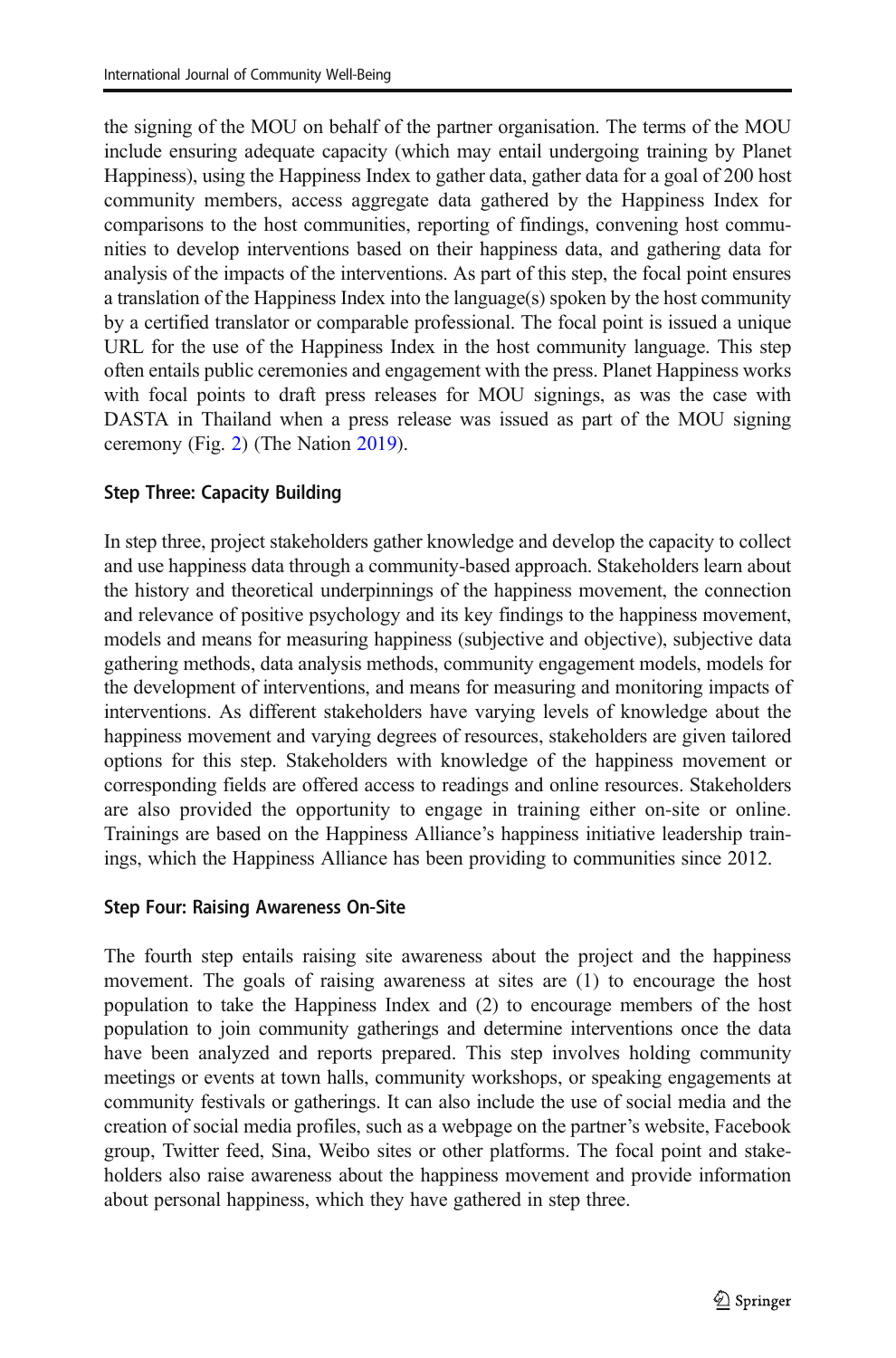# <span id="page-7-0"></span>วจกอามสบชมชนทอง

Planet Happiness และองค์การ าเริ่หารการพัฒนาพื้นที่พิเศษเพื่อการท่องเที่ยว อย่างยั่งยืน (องค์การมหาชน) หรือ อพท. ร่วม ลงนามบันทึกข้อตกลงความร่วมมือ (MOU) เพื่อสำรวจประเมินความสบและคณภาพชีวิต ของชุมชนแหล่งท่องเที่ยวโดยใช้ดัชนีวัดความสุข "Happiness Index" ในพื้นที่พิเศษของ อพท. มรดกโลกอทยานประวัติศาสตร์สโขทัยและ อยธยา พื้นที่พิเศษเมืองพัทยา หมู่เกาะช้างและ พื้นที่เชื่อมโยง พื้นที่พิเศษเลย พื้นที่พิเศษเมือง เก่าน่าน และพื้นที่พิเศษมีองโบราณอ่ทอง

กิจกรรมนำร่องภายใต้กรอบ MOU จะ เป็นการฝึกคบรม Planet Happiness Index ให้แก่เจ้าหน้าที่ อพท. สำนักงานกองพบสนับสนน การวิจัย และสถาบันการศึกษาที่เป็นพันธมิตร กับ อพท. เพื่อสร้างความรัความเข้าใจและวิธี การใช้เครื่องมือวัดความสุข Happiness Index โดยมีผู้เชี่ยวชาญ คือ **ลอร์ร่า มูชิคานส์ดี** นัก เขียน นักกฎหมายและผู้เชี่ยวชาญด้านความสบ และความเป็นอยู่ที่ดี และ ดร.พอล โรเจอร์ส ผู้เชี่ยวชาญด้านการท่องเที่ยวอย่างยั่งยืนและกัง เป็นที่ปรึกษาโครงการต่าง ๆ ด้านการท่องเที่ยว ้ขององค์การ การท่องเที่ยวโลกแห่งสหประชาชาติ (UNWTO) เป็นวิทยากร

คร.ชมพล มสิกานนท์ รองผู้อำนวยการ อพท. กล่าวว่า ความยั่งยืนของการท่องเที่ยวนั้นขึ้น อยู่กับคุณภาพชีวิตที่ดีและการมีส่วนร่วมใน กิจกรรมการท่องเที่ยวของสมาชิกในชมชนแหล่ง ท่องเที่ยว อพท. ในฐานะหน่วยงานประสาน ส่ง เสริม และสนับสนุนการพัฒนาการท่องเที่ยวใน พื้นที่พิเศษและการท่องเที่ยวโดยชุมชน จะได้นำดัชนี

วัดความสบ Happiness Index มาปรับใช้ในการ ลำรวจคณภาพชีวิตและ ความสุขของชุมชนใน แหล่งท่องเที่ยวต่าง ๆ ที่ อพท. รับผิดชอบ ซึ่ง ความอย่ดีมีสุขถือได้ว่า เป็นตัวซี้วัดการดำเนิน งานในระดับ Outcome ที่สะท้อนภารกิจตาม วัตถุประสงค์ในการจัดตั้ง



องค์กร ในการทำงานเพื่อพัฒนาชื่อความสามารถ ด้านการท่องเที่ยวอย่างต่อเบื่องและยั่งยืน

"เราจะนำการท่องเที่ยวให้เป็นมากกว่าเงิน ดอลลาร์และจีดีพี ในด้านความสุขและวิถีชีวิตชมชน ท้องถิ่น สิ่งแวดล้อมและวัฒนธรรมท้องถิ่นมากกว่า การวัดด้านรายได้และมลค่าทางเครษฐกิจ นอก จากนี้ยังจะได้นำผล/ข้อมูลที่ได้จากการประเมิน มา ปรับปรุงแก้ไขเพื่อพัฒนาการท่องเที่ยวในพื้นที่ พิเศษให้สามารถยกระดับคณภาพชีวิตและความสบ ให้กับชมชนในแหล่งห่องเที่ยวต่อไป"

#### ดร.พอล โรเจอร์ส

ผู้ร่วมก่อตั้งและผู้อำนวยการ 184 Planet Happiness โครงการของ Happiness Alliance กล่าวว่า ในปัจจุบัน แบบสำรวจ Happiness Index surveys ถูกนำไปใช้ สำรวจความสุขของชุมชน แหล่งท่องเที่ยวกว่า 10 ประเทศ ได้แก่ ตรกี ผม่าล อินโดนีเซีย อังกฤษ โมซัมบิก



เวียดนามและลาว สำหรับในประเทศไทยนั้น กรดบ ความร่วมมือ (MOU) กับ อพท. ถือเป็นพันธมิตร องค์กรภาครัฐรายแรก และเป็นต้นแบบให้แก่ หน่วยงานบริหารจัดการการท่องเที่ยวภาครั้งใน ประเทศต่าง ๆ ทั่วโลก ที่เล็งเห็นถึงความสำคัญ ของการวัดความสุขและความเป็นอยู่ที่ดีของ ชมชนแหล่งท่องเที่ยว

"นี่เป็นเป้าหมายของ Planet Happiness ที่จะได้ทำงานร่วมกับองค์กรการท่องเที่ยว ภาครั้งและบนาวิทยาลัยต่าง ๆ เพื่อส่งเสริม ความสุขของชมชนที่เป็นเจ้าของแหล่งท่องเที่ยว อีกทั้งเป็นการช่วยให้หลีกเลี่ยงประเด็นปักเหา ต่าง ๆ ที่เกิดจากภาวะนักท่องเที่ยวล้นเมือง ทั้งในประเทศไทยและประเทศอื่น ๆ เฉกเช่น เดียวกับ อพท. ที่มีวัตถประสงค์ในการทำงาน เพื่อพัฒนาชีดความสามารถด้านการท่องเที่ยว อย่างต่อเนื่องและยังยืน เราจะนำการท่องเที่ยว ให้เป็นมากกว่าเงินดอลลาร์และจีดีพี ซึ่งก็คือการ ท่องเที่ยวอย่างยั่งยีนในด้านของความสขและวิถี ชีวิตชุมชนท้องถิ่น สิ่งแวดล้อมและวัฒนธรรม ท้องถิ่นนั่นเอง"

| รหัสขาว: C-190526035094 (25 พ.ค. 62/06:23) |                                                                                                                                                                                                   |  |  |
|--------------------------------------------|---------------------------------------------------------------------------------------------------------------------------------------------------------------------------------------------------|--|--|
| <b>E</b> iQNewsClip<br>www.ignewsclip.com  | ิ บริษัท อินโฟเควสท์ จำกัด     888/178 อาคารมหาทุนพลาซา ชั้น 17 ถนนเพลินจิต แขวงลมพินี เขตปทุมวัน กรุงเทพฯ 10330<br>◯ 02-253-5000, 02-651-4700 as 02-253-5001, 02-651-4701 as help@ignewsclip.com |  |  |

#### Fig. 2 Coverage in Thai news of MOU signing between DASTA & planet happiness

#### Step Five: Gathering Happiness Index Data

For the fifth step, data are gathered from host communities using the Happiness Index. The initial aim is to gather enough data to begin discussions about happiness data and how it can be used within a community. Focal points are encouraged to ensure partners gather data from at least 200 residents. For some projects, it will be possible to gather data via random sampling at the onset or for future iterations.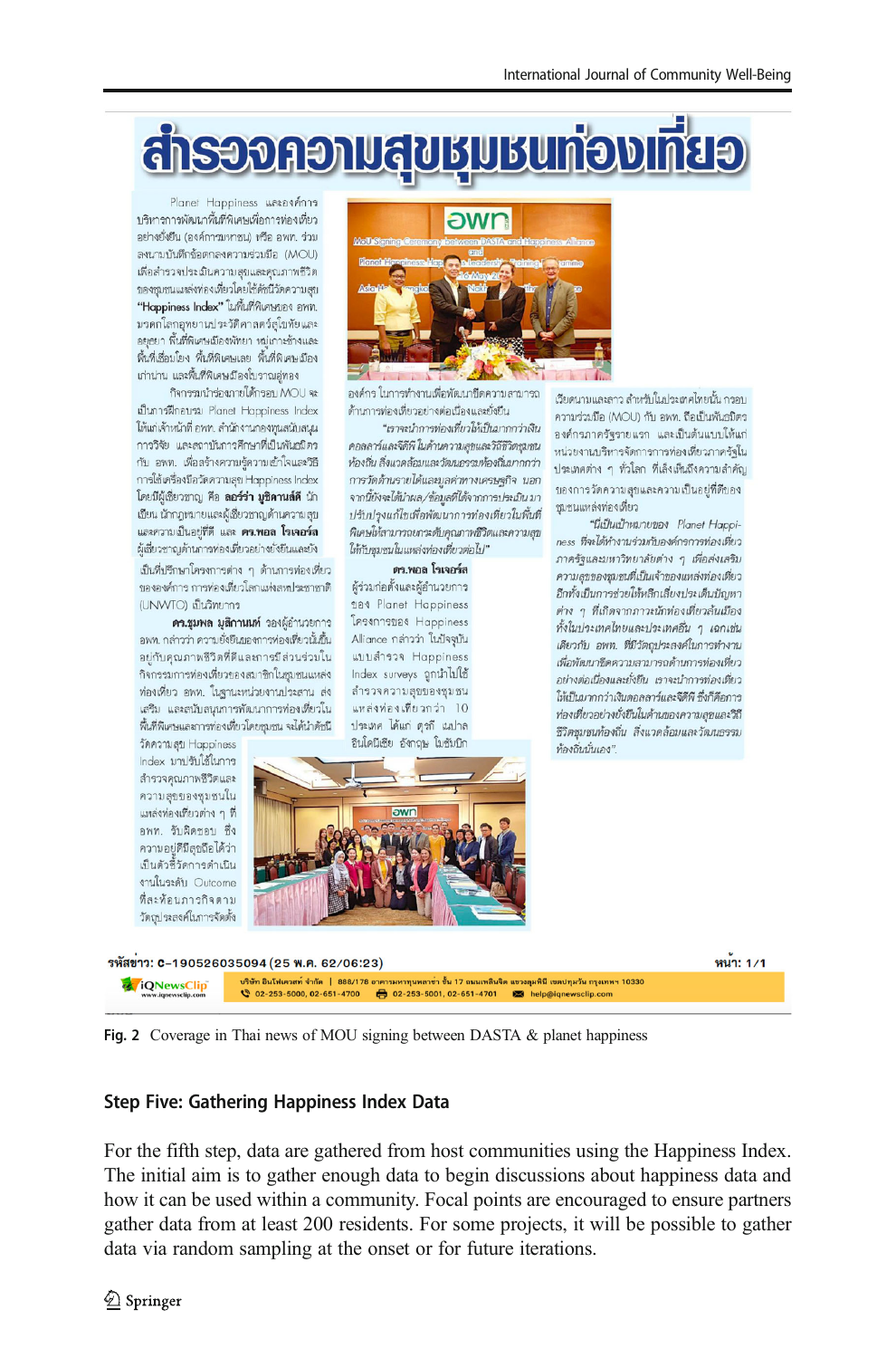Data may also be gathered online or in person through interviews. When data are gathered through interviews, focal points may decide to hire students, facilitators or pollsters or to engage organizational staff. Per the capacity-building in step three, data gatherers should be trained in gathering data to ensure they do not bias survey takers (such as by offering special compensation, encouraging responses or other activity). In remote communities or where the use of devices is culturally inappropriate, paper ballots are used and the data are later entered into the online database or into a spreadsheet. Data gathered through a convenience sampling can be used for conversations.

Step five is repeated in future iterations to gather information and raise awareness about the impacts of interventions decided upon by communities, following the previous deployment. Though iterations, Planet Happiness projects will produce evidence in a cohesive narrative to build local awareness and understanding of the happiness movement.

During step three, focal points are made aware that data gathered through a convenience sampling may or may not be representative of the population surveyed. Plans should therefore be made to gather sufficient data from convenience sampling or by conducting random sampling to establish baselines and data for assessments that are representative of the community population.

For future iterations, data can be gathered internally by stakeholder organisations such as governmental departments, university students, faculty and staff, accommodation businesses or tourism-related associations. These data can be used to raise awareness, as a basis for determining interventions for the organization or in other ways.

## Step Six: Data Analysis and Reporting

For step six, the data gathered with the Happiness Index are analyzed by domains or by questions with comparisons to all data harvested by the Happiness Index, and in the long-run and where helpful, between sites. Focal points, on behalf of partners, determine if it is in the interest of the project to conduct statistical analysis, based on the data and project circumstances.

Sometimes reporting will entail data comparisons for domains or questions, or discussions about questions within the Happiness Index and other dimensions of the data and what is measured in the Happiness Index. The concept of representative data should be explained in clear and simple language to the community, so that it is clear that data from a convenience sample represent those who took the survey but not necessarily the entire community, and that to ensure that data represent a community, a random sample should be conducted or the entire population surveyed. Community members who did not have an opportunity to take the Happiness Index, should be afforded one.

Reports are written in the format that is of greatest use to the host community. In some cases, this will be as posters, infographics or other popular forms. Reports should be disseminated to the community through media platforms that are most frequently used by community members and that were most successful when raising awareness. This may be in print, online or a combination of both. Journalists may be involved to write articles or feature the analysis in the news and on other media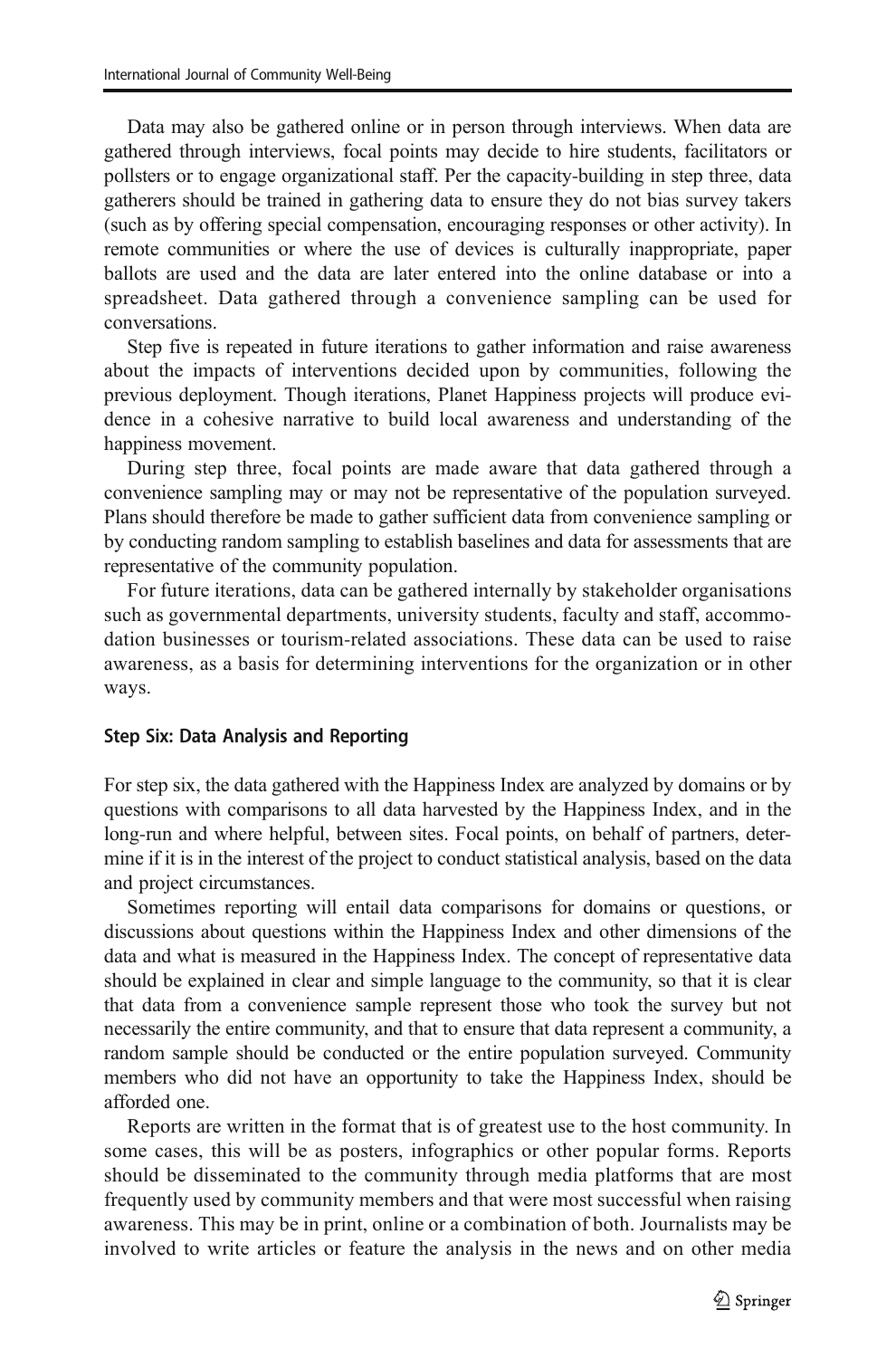channels. Focal points may also decide to disseminate information or write reports for the academic or scientific community. Reports should be shared with project stakeholders.

## Step Seven: Convening Community and Gathering Feedback

Step seven entails convening the host community to gather their feedback about the happiness data and ideas for interventions. In most instances, this step will include or be conducted in tandem with data reporting. This step can be done in-person, online or as a combination of both. It may include community gatherings, small gatherings and online portals. It may also be undertaken as part of a participatory budgeting process (see [www.participatorybudgeting.org](http://www.participatorybudgeting.org)) or as a World Cafe Method meeting (see [www.theworldcafe.com](http://www.theworldcafe.com)).

When this step is done in-person, project stakeholders may be able to provide resources such as venue, publicity, food or entertainment to encourage participation and staffing. The focal point or appropriate personnel should explain the data in a way that is helpful and meaningful to the community so they can give feedback and ideas for interventions based on the data. All community members should have an opportunity to give feedback and suggest interventions. Sometimes this may mean that online portals or other means of collecting feedback and suggestions are necessary. Depending on project circumstances, it may be helpful to engage stakeholders other than community members, such as entities from the tourism industry, NGOs, or even the tourists themselves in gathering feedback and ideas for interventions. This should be determined by the focal point.

## Step Eight: Happiness Intervention Determination and Implementation

For step eight, a happiness intervention is determined and implemented. This selection process will depend upon the circumstances of the site. In some instances, such as when the partner is a governmental agency, it may be that the agency decides and implements the intervention. In other cases, community members together may make decisions, self-organize and implement interventions. In some cases, there will be a combination of decisions-makers or more than one intervention will be implemented. The focal point should record the process for determining the intervention, what the intervention is and share this with Planet Happiness.

## Step Nine: Intervention Impact Assessment - Iterations

The penultimate step is to use the Happiness Index in an iterative manner to gather data in an effort to measure the impact of the intervention. The first time this step is undertaken it is the beginning of an iterative process. This process should be adapted as it develops to fit the circumstances and needs of the community but should always entail the gathering of data using the Happiness Index and sharing of interventions with Planet Happiness. For many sites in the first few years of operation, it is likely, or at least desirable, that each iteration will result in a larger sample size taking the survey.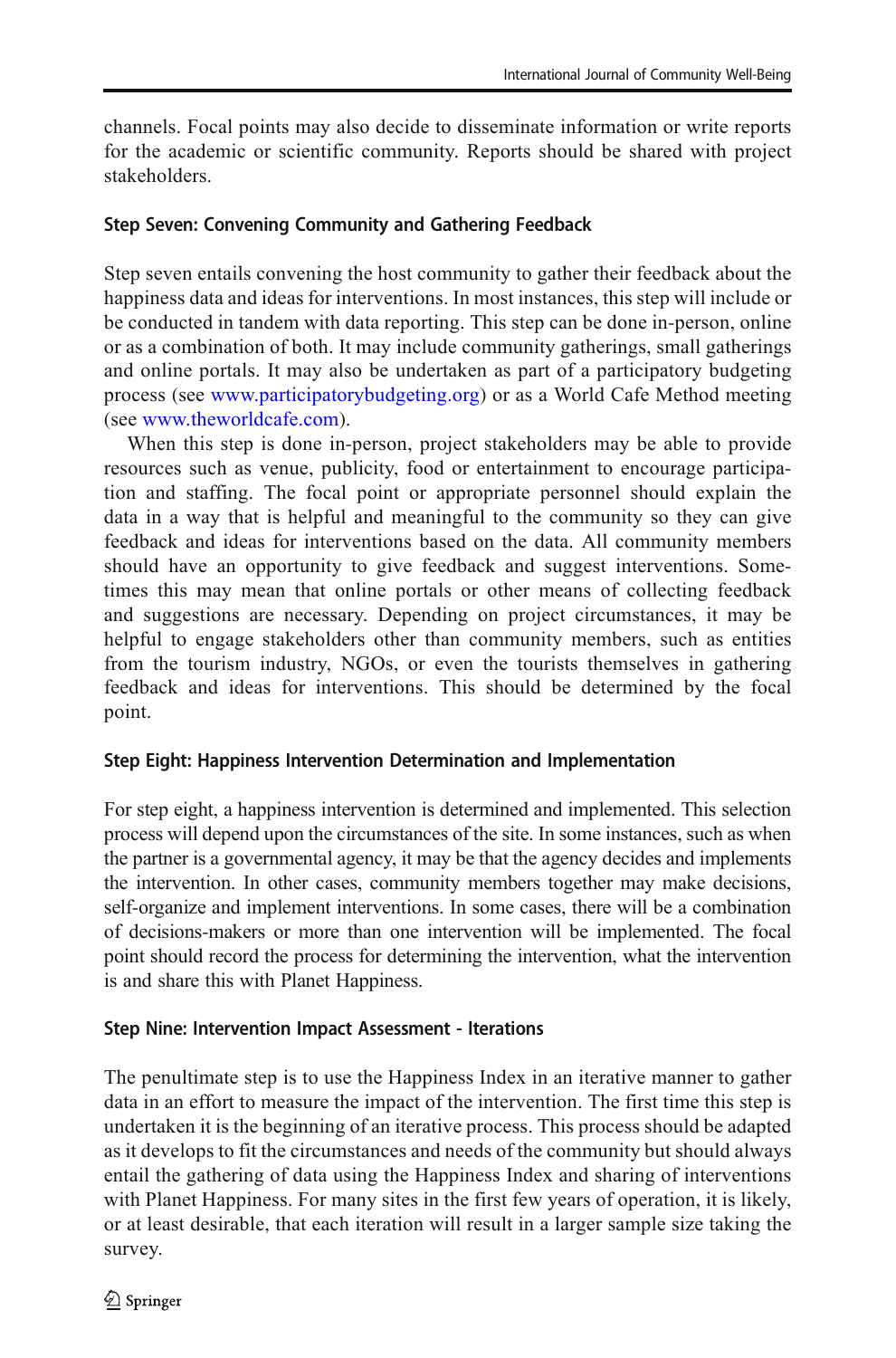#### <span id="page-10-0"></span>Step Ten: Cross-Site Cooperation and Collaboration

The last step involves cooperation and capacity building across sites by sharing data, learnings and best practices, in a collaborative effort to solve the problems of overtourism and sustainability through community well-being and happiness. This step is conducted via Planet Happiness and its partners as well as by focal points becoming acquainted with each other in meetings, conferences and via online platforms coordinated by Planet Happiness.

## Conclusion

Through the above steps and processes, Planet Happiness aims to contribute towards more inclusive and responsible tourism planning. It seeks to ensure destination development meets the collective needs of host communities and aids in addressing the pressing and potentially mounting problems of overtourism in ways that benefit host communities, World Heritage sites, tourists and the tourism industry. Beyond this, tourism accounts for  $9-11\%$  of the global economy (Statista [2017](#page-11-0); Desjardins [2018;](#page-11-0) Alexis 2017) and in 2018 there were over 1.4 billion visitor movements across international borders (Roser [2019\)](#page-11-0). Hence a long-term goal of Planet Happiness is to establish a tipping point whereby 15% of the global population is aware of the happiness movement (Gladwell [2000\)](#page-11-0). To reach this goal, Planet Happiness has set a target of one billion people taking the Happiness Index survey. This figure would likely be composed of host communities and a wide range of destination stakeholders including tourists, their families and friends. Popularising the Happiness Index through its deployment in World Heritage sites will raise global awareness among people of all nations that happiness can be measured and data can be used to guide society, governments and economies towards well-being economies. In line with this goal Planet Happiness reports, data and related activities are available to the happiness movement with the intention of contributing towards the success of the movement globally and in all communities world-wide. Planet Happiness welcomes new project partners. Further information can be found at [www.OurHeritageOurHappiness.org](http://www.ourheritageourhappiness.org).

#### Compliance with Ethical Standards

Conflict of Interest There are no conflicts of interests.

Human or Animal Participants No research involving human or animal participants was involved in the writing of this essay.

## References

- Alexis, P. (2017). Overtourism and anti-tourist sentiment: An exploratory analysis and discussion. "Ovidius" University Annals, Economic Sciences Series, 17(2), 288–193. Retrieved from [http://stec.univ-ovidius.](http://stec.univ-ovidius.ro/html/anale/ENG/2017-2/Section%20III/25.pdf) [ro/html/anale/ENG/2017-2/Section%20III/25.pdf.](http://stec.univ-ovidius.ro/html/anale/ENG/2017-2/Section%20III/25.pdf) Accessed 2 April 2019.
- Brodjonegoro, B. (2018). Discovering indonesia's happiness pyramid. Retrieved from [https://www.youtube.](https://www.youtube.com/watch?v=trCG6UViYq4) [com/watch?v=trCG6UViYq4](https://www.youtube.com/watch?v=trCG6UViYq4) [Online Resource]. Accessed 12 April 2019.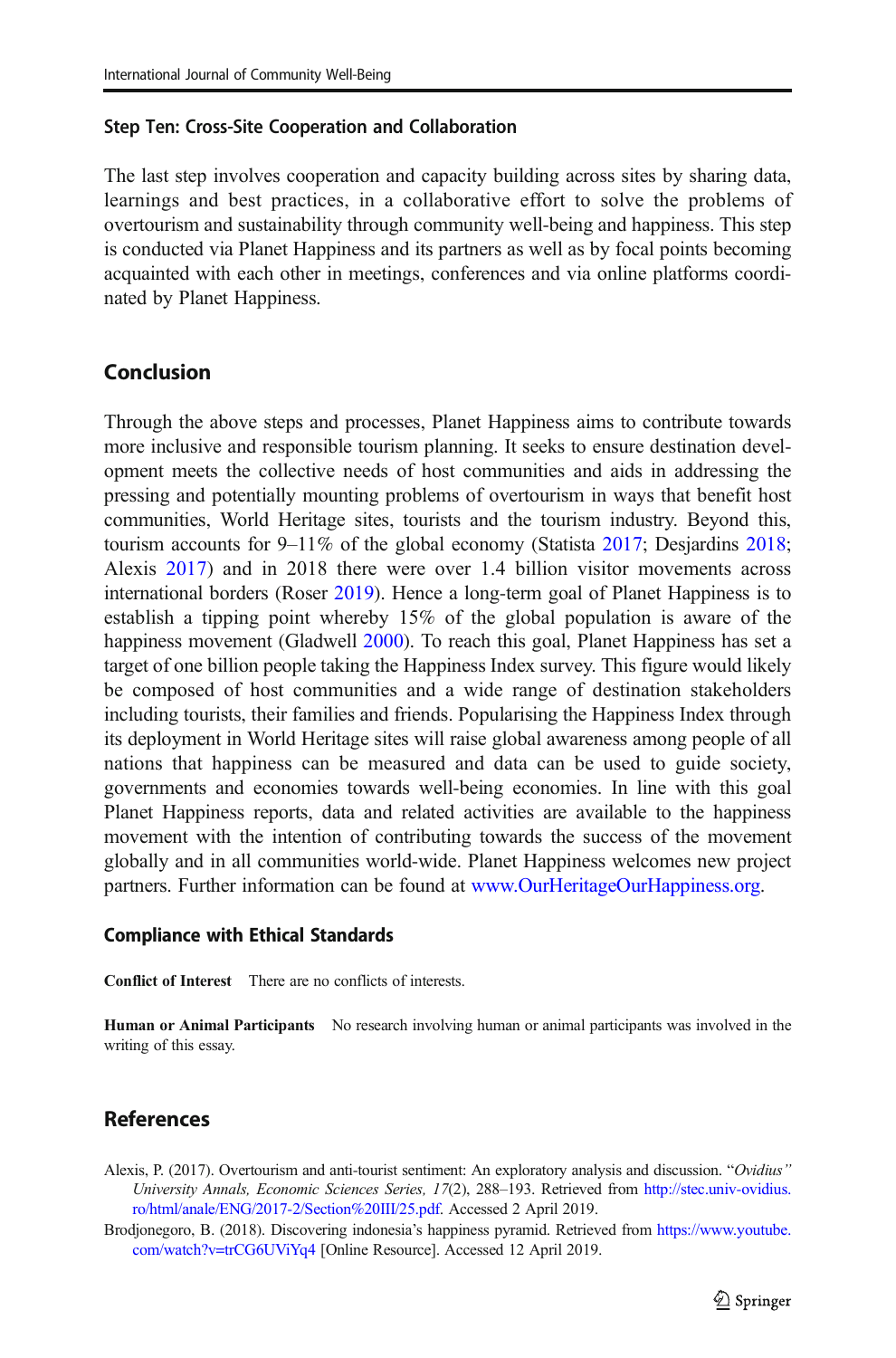- <span id="page-11-0"></span>Burton, T. (2019). The new public finance: Wellbeing based budgeting - full session - WGS 2019. Retrieved from <https://www.youtube.com/watch?v=SXDRIJ-qZwg> [Online Resource]. Accessed 12 April 2019.
- Desjardins, J. (2018). The \$80 trillion world economy in one chart. Retrieved from [https://www.](https://www.visualcapitalist.com/80-trillion-world-economy-one-chart/) [visualcapitalist.com/80-trillion-world-economy-one-chart/](https://www.visualcapitalist.com/80-trillion-world-economy-one-chart/) [Online Resource]. Accessed 13 April 2019.
- Gladwell, M. (2000). The tipping point: How little things can make a big difference. Boston: Little, Brown and Company.
- Global Happiness Council. (2019). Global happiness and wellbeing policy report 2019. New York: Sustainable Development Solutions Network.
- Global Sustainable Tourism Council. (2013). GSTC destination criteria. Retrieved from [https://www.](https://www.gstcouncil.org/gstc-criteria/gstc-destination-criteria/) [gstcouncil.org/gstc-criteria/gstc-destination-criteria/](https://www.gstcouncil.org/gstc-criteria/gstc-destination-criteria/) [Online Resource]. Accessed 12 April, 2019.
- Goodwin, H. (2017). The challenge of overtourism. (Responsible Tourism Partnership Working Paper No. 4) Retrieved from [http://haroldgoodwin.info/pubs/RTP'WP4Overtourism01'2017.pdf](http://haroldgoodwin.info/pubs/RTP) Accessed 12 April 2019.
- Gullino, P., Beccaro, G., & Larcher, F. (2015). Assessing and monitoring the sustainability in rural world heritage sites. Sustainability, 7(10), 14186–14210. [https://doi.org/10.3390/su71014186.](https://doi.org/10.3390/su71014186)
- Haake, H., & Ludwigs, K. (2019). Happy Wuppertal measuring individual and community well-being on the urban scale. International Journal of Community Wellbeing, 2(3), 1–22. [https://doi.org/10.1007/s42413-](https://doi.org/10.1007/s42413-019-00025-x) [019-00025-x.](https://doi.org/10.1007/s42413-019-00025-x)
- Helliwell, J., Layard, R., & Sachs, J. (Eds.). (2012). World happiness report. New York: Columbia University Earth Institute Retrieved from https://s3.amazonaws.com/happiness-report/2012/World Happiness [Report\\_2012.pdf](https://s3.amazonaws.com/happiness-report/2012/World_Happiness_Report_2012.pdf).
- Helliwell, J., Layard, R., & Sachs, J. (Eds.). (2019). World happiness report. New York: Columbia University Earth Institute Retrieved from <https://s3.amazonaws.com/happiness-report/2019/WHR19.pdf>.
- Holden, M. (2006). Revisiting the local impact of community indicators projects: Sustainable Seattle as prophet in its own land. Applied Research in Quality of Life, 1, 253–277. [https://doi.org/10.1007/s11482-](https://doi.org/10.1007/s11482-007-9020-8) [007-9020-8.](https://doi.org/10.1007/s11482-007-9020-8)
- Landorf, C. (2009). Managing for sustainable tourism: A review of six cultural world heritage sites. *Journal of* Sustainable Tourism, 17(1), 53–70. <https://doi.org/10.1080/09669580802159719.>
- Martin, J., Martinez, J., & Fernandez, J. (2018). An analysis of the factors behind citizen rejection towards tourism in the context of overtourism and economic dependence on this activity. Sustainability, 10(8), 1– 18. [https://doi.org/10.3390/su10082851.](https://doi.org/10.3390/su10082851)
- Milano, C, Novelli, M. & Cheer, J. (2018). Overtoursim a growing global problem. The Conversation. Retrieved from https://www.researchgate.net/profile/Claudio\_Milano3/publication/326573468 [Overtourism\\_a\\_growing\\_global\\_problem/links/5b570f2a45851507a7c4e29a/Overtourism-a-growing](https://www.researchgate.net/profile/Claudio_Milano3/publication/326573468_Overtourism_a_growing_global_problem/links/5b570f2a45851507a7c4e29a/Overtourism-a-growing-global-problem.pdf)[global-problem.pdf](https://www.researchgate.net/profile/Claudio_Milano3/publication/326573468_Overtourism_a_growing_global_problem/links/5b570f2a45851507a7c4e29a/Overtourism-a-growing-global-problem.pdf). Accessed 12 April 2019.
- Musikanski, L., Cloutier, S., Bejarano, E., Briggs, D., Colbert, J., Strasser, G., & Russell, S. (2017). Happiness index methodology. Journal of Social Change, 9(1), 4–31. [https://doi.org/10.5590/JOSC.2017.09.1.01.](https://doi.org/10.5590/JOSC.2017.09.1.01)
- O'Donnell, G. (2016). Opening address subjective well-being over the life course. Retrieved from [https://www.youtube.com/watch?v=wKmwweYJOnQ.](https://www.youtube.com/watch?v=wKmwweYJOnQ) Accessed 12 April 2019.
- O'Donnell, G. (Chair), Deaton, A., Durand, A., Halpern, D., & Layard, R. (2014) Well-being and policy. London: Legatum Institute. Retrieved from [https://li.com/wp-content/uploads/2019/03/commission-on](https://li.com/wp-content/uploads/2019/03/commission-on-wellbeing-and-policy-report-march-2014-pdf.pdf)[wellbeing-and-policy-report-march-2014-pdf.pdf](https://li.com/wp-content/uploads/2019/03/commission-on-wellbeing-and-policy-report-march-2014-pdf.pdf). Accessed 12 April 2019.
- Organisation for Economic Cooperation and Development (OECD). (2013). OECD guidelines on measuring subjective well-being. Paris: OECD Publishing Retrieved from [https://www.oecd.org/statistics/oecd](https://www.oecd.org/statistics/oecd-guidelines-on-measuring-subjective-well-being-9789264191655-en.htm)[guidelines-on-measuring-subjective-well-being-9789264191655-en.htm.](https://www.oecd.org/statistics/oecd-guidelines-on-measuring-subjective-well-being-9789264191655-en.htm) Accessed 12 April 2019.
- Roney, S., & Östin, P. (2007). Career perceptions of undergraduate tourism students: A case study in Turkey. Journal of Hospitality, Leisure, Sport and Tourism Education, 6(1), 4–17 Retrieved from [http://yoksis.](http://yoksis.bilkent.edu.tr/pdf/files/10.3794-johlste.61.118.pdf) [bilkent.edu.tr/pdf/files/10.3794-johlste.61.118.pdf.](http://yoksis.bilkent.edu.tr/pdf/files/10.3794-johlste.61.118.pdf) Accessed 12 April 2019.
- Roser, M. (2019) Tourism. OurWorldInData.org. Retrieved from <https://ourworldindata.org/tourism> [Online Resource]. Accessed 12 April 2019.
- Statista. (2017). Direct and total contribution of travel and tourism to the global economy from 2006 to 2017 (in trillion of U.S. dollars). Retrieved from [https://www.statista.com/statistics/233223/travel-and](https://www.statista.com/statistics/233223/travel-and-tourism%2D%2Dtotal-economic-contribution-worldwide/)[tourism%2D%2Dtotal-economic-contribution-worldwide/.](https://www.statista.com/statistics/233223/travel-and-tourism%2D%2Dtotal-economic-contribution-worldwide/) Accessed 12 April 2019.
- Stiglitz, J., Sen, A., & Fitoussi. J. P. (2009). Report by the Commission on the Measurement of Economic Performance and Social Progress. Retrieved [https://ec.europa.eu/eurostat/documents/118025/118123](https://ec.europa.eu/eurostat/documents/118025/118123/Fitoussi+Commission+report) [/Fitoussi+Commission+report.](https://ec.europa.eu/eurostat/documents/118025/118123/Fitoussi+Commission+report) Accessed 12 April 2019.
- Sung, H., & Phillips, R. (2018). Indicators and community well-being exploring a relational framework. International Journal of Community Well-being, 1(1), 63–79. <https://doi.org/10.1007/s42413-018-0006-0>.